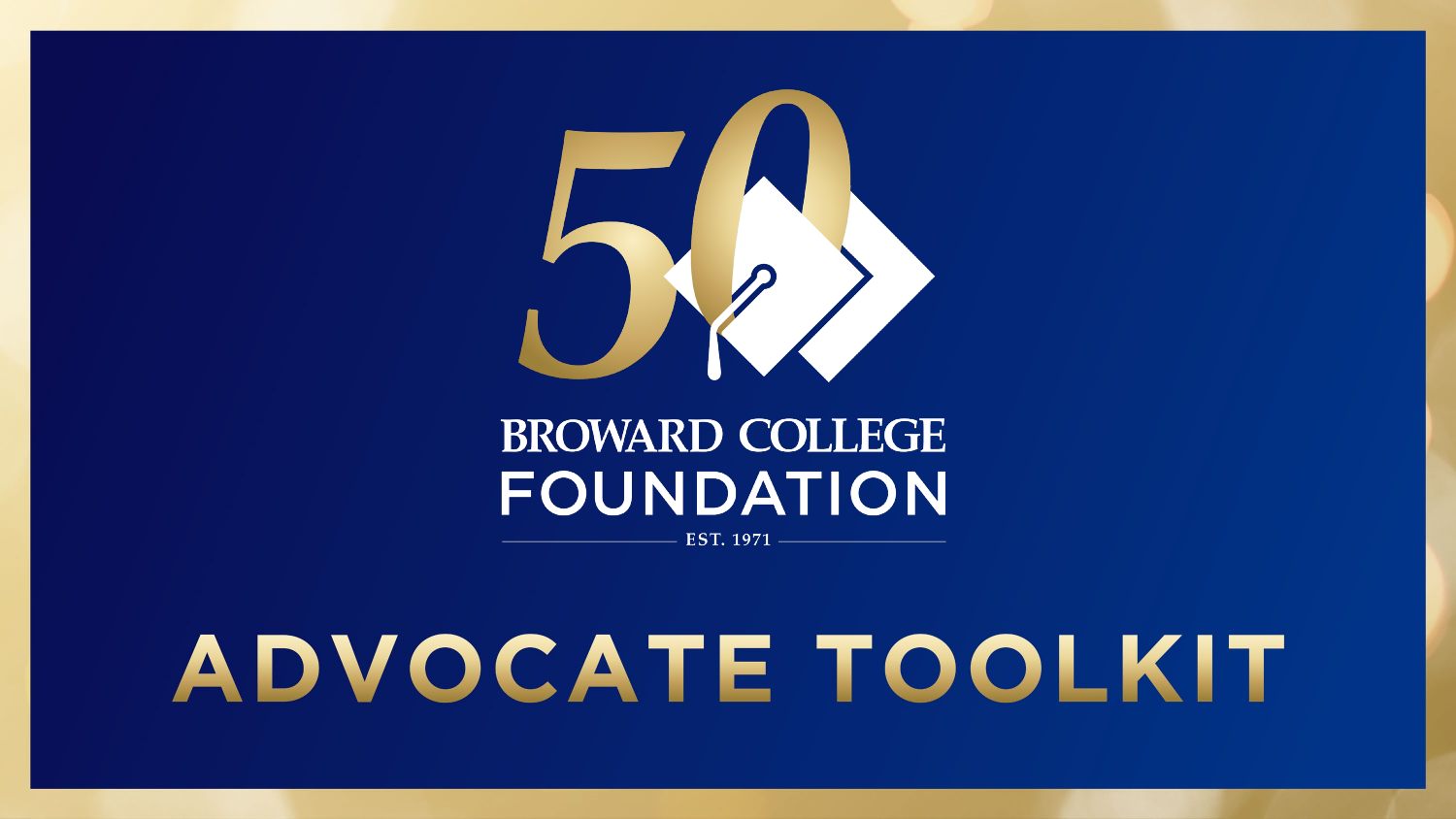## **MY FOUNDATION IS BROWARD COLLEGE**

To build something great – you need a great foundation.

For the 50th anniversary of the Broward College Foundation, Let's celebrate what the Foundation makes possible through philanthropy.

By sharing about the \$50 for 50 Giving Day on November 5th with your friends, family, colleagues and acquaintances – you can help spread awareness for the Foundation and raise funds to impact the next generation of Broward College students.



LAUNCH VIDEO

[DOWNLOAD VIDEO](https://www.dropbox.com/s/n0c5hedd0xztorq/BC_FullVideo7.mp4?dl=0)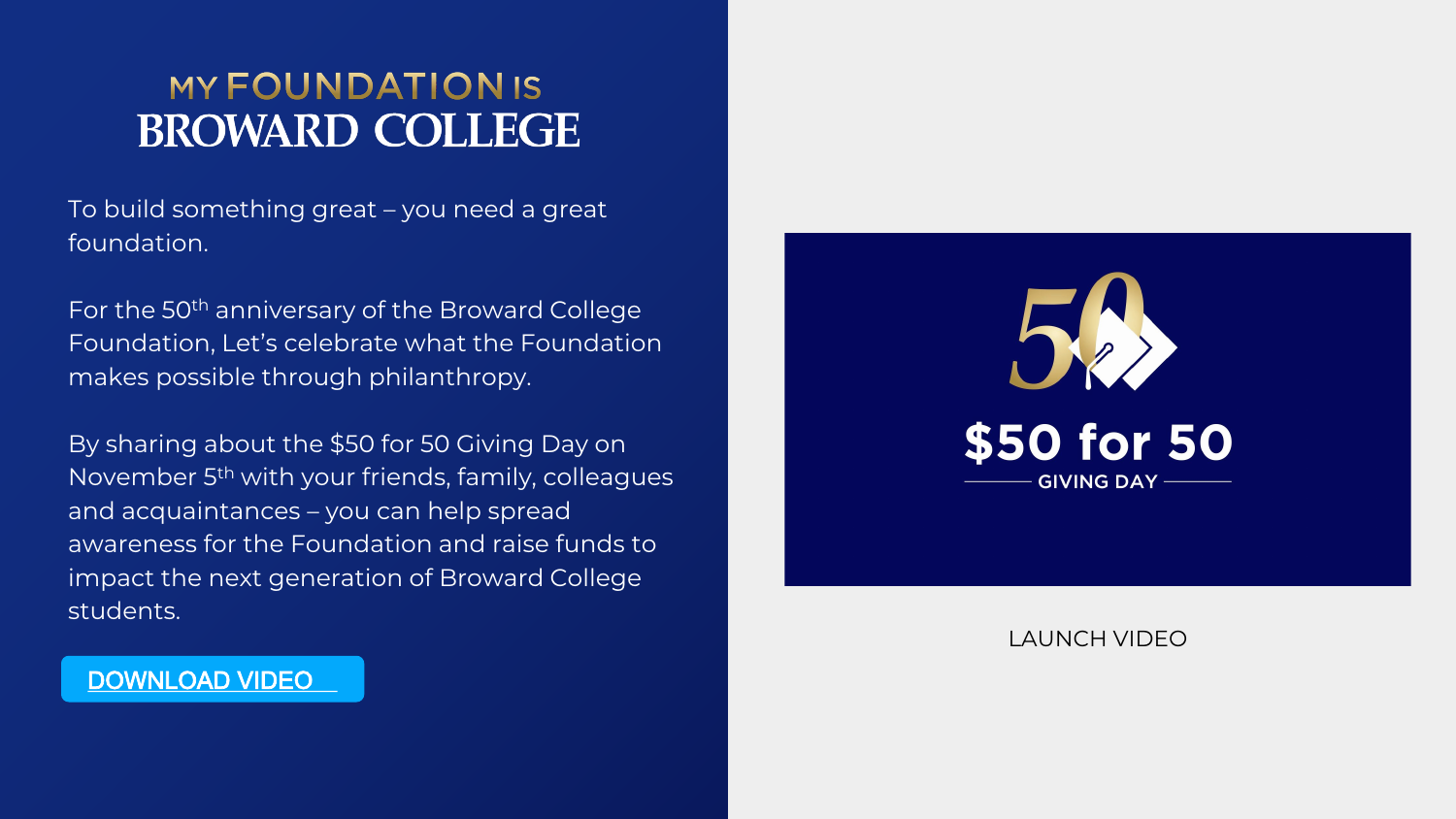## HOW TO BECOME A BROWARD COLLEGE ADVOCATE

Advocates are a huge piece of the success of the \$50 for 50 Giving Day. By creating a GiveCampus account and sharing #MyFoundationIsBroward, you amplify the impact of \$50 on student success.

Make an impact by encouraging your classmates, family, and friends to support Broward College on GiveCampus!

**It's easy.** 

### [SET UP YOUR ACCOUNT](https://www.dropbox.com/s/2srmsdgr6olr6xd/zoom.jpg?dl=0)



- We can only celebrate your hard work if we're able to tell it's you! And we do that by tracking outreach done when you're logged in to GiveCampus.
- Head to givecampus.com and click 'Log In' at the top of the page.
- Create an account from there!



Lead by example and make a gift. It's much easier to ask your friends and family to join you in making a gift when you've already done it yourself!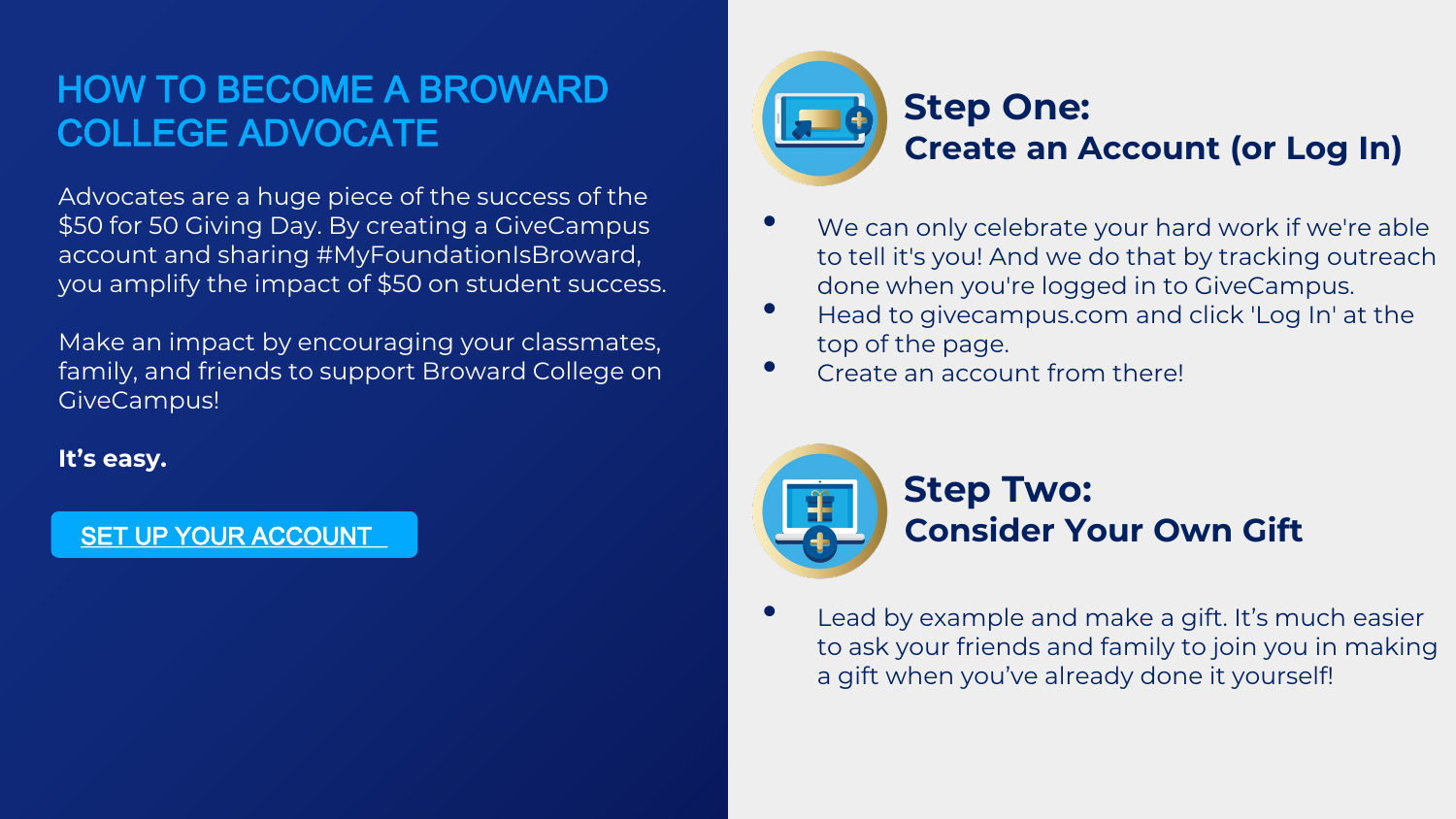

- Leverage your gift and encourage others to give via a match or challenge.
- Consider restricting your match or challenge by your class year, affiliation, or to a list of your friends (by email address) to raise the stakes



- Create a Personal Plea and post it to the campaign page!
- Film a quick video in which you tell your community why you're excited about the campaign, and why others should get involved. Keep it quick, casual, and fun!



- The built-in sharing buttons on the campaign page generate a link that is unique to you. If you share while you're logged in, we can track it and celebrate your impact!
- Share via Facebook, Twitter, Instagram, Text Message, Email, Phone Call, Carrier Pigeon… The sky's the limit!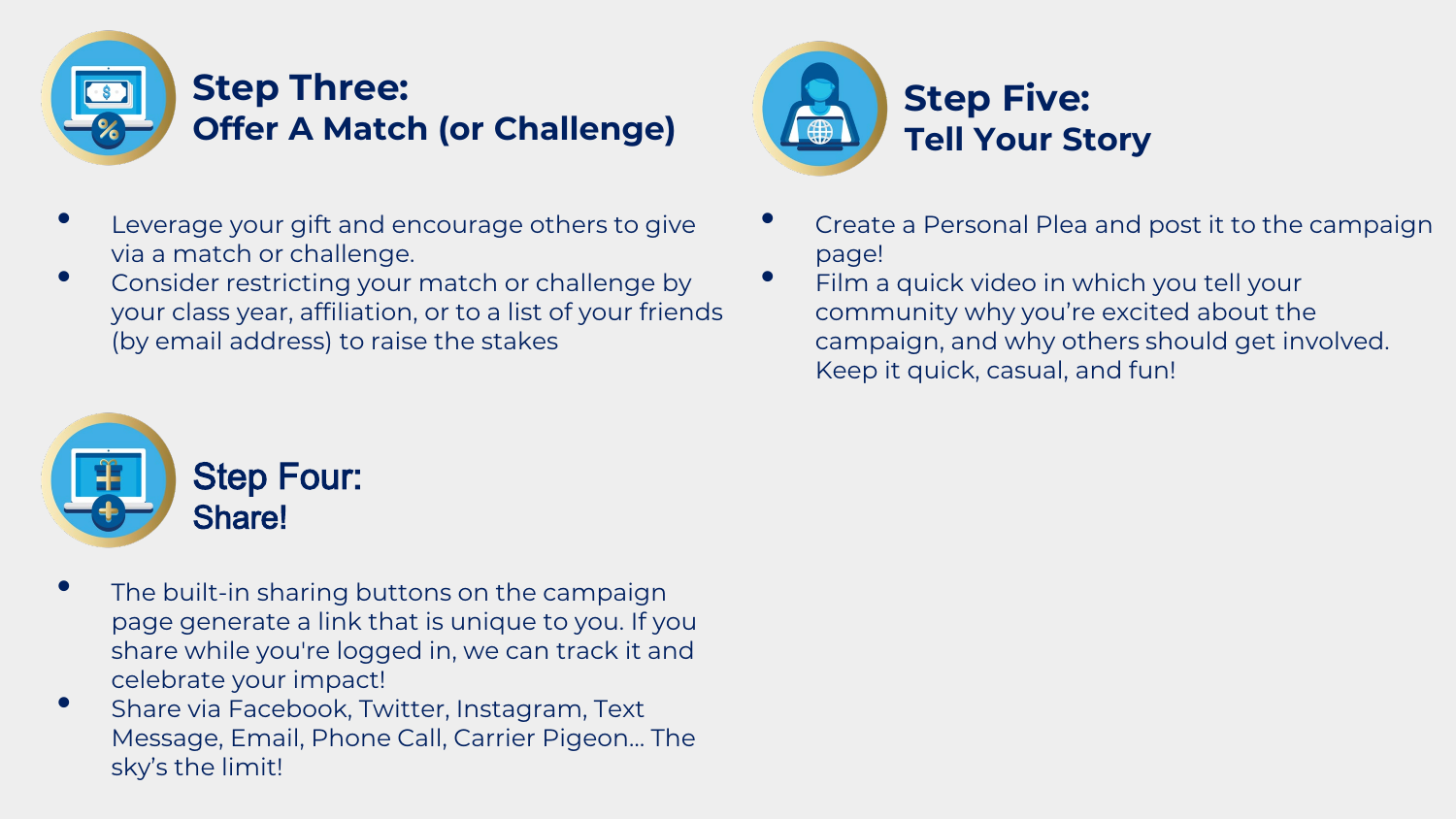## SHARE ON SOCIAL

Save the Date -

Mark your calendar! November 5th is the 50th anniversary of Broward College Foundation! Stay tuned for more info. & ©

Facebook/ **[Instagram](https://www.dropbox.com/s/3mr395o6rgpv3kg/fb%20_%20twitter%20large.png?dl=0)**

**[LinkedIn](https://www.dropbox.com/s/3mr395o6rgpv3kg/fb%20_%20twitter%20large.png?dl=0) [Twitter](https://www.dropbox.com/s/3mr395o6rgpv3kg/fb%20_%20twitter%20large.png?dl=0)**

#### Teaser -

Broward College Foundation's 50th anniversary kicks off November 5th! We hope you'll join us in celebrating this true foundation for our community.  $\mathcal{L} \otimes \mathbb{Q}$ 

#### **TEASER** [1920x1080](https://www.dropbox.com/s/g5bqifbl9ic009o/Start%20Strong%20BC%20v5.mp4?dl=0)

#### **TEASER** [1080 x1080](https://www.dropbox.com/s/g5bqifbl9ic009o/Start%20Strong%20BC%20v5.mp4?dl=0)

Launch Day Video -

Thanks to 50 years of support, millions of lives have changed for the better. Please join us in celebrating the beginning of the next 50 years, as we continue to transform lives: <add Giving Day link>

FULL **[1920x1080](https://www.dropbox.com/s/g5bqifbl9ic009o/Start%20Strong%20BC%20v5.mp4?dl=0)** FULL **1080** [x1080](https://www.dropbox.com/s/g5bqifbl9ic009o/Start%20Strong%20BC%20v5.mp4?dl=0)



#### Announcement Social Image



Launch Video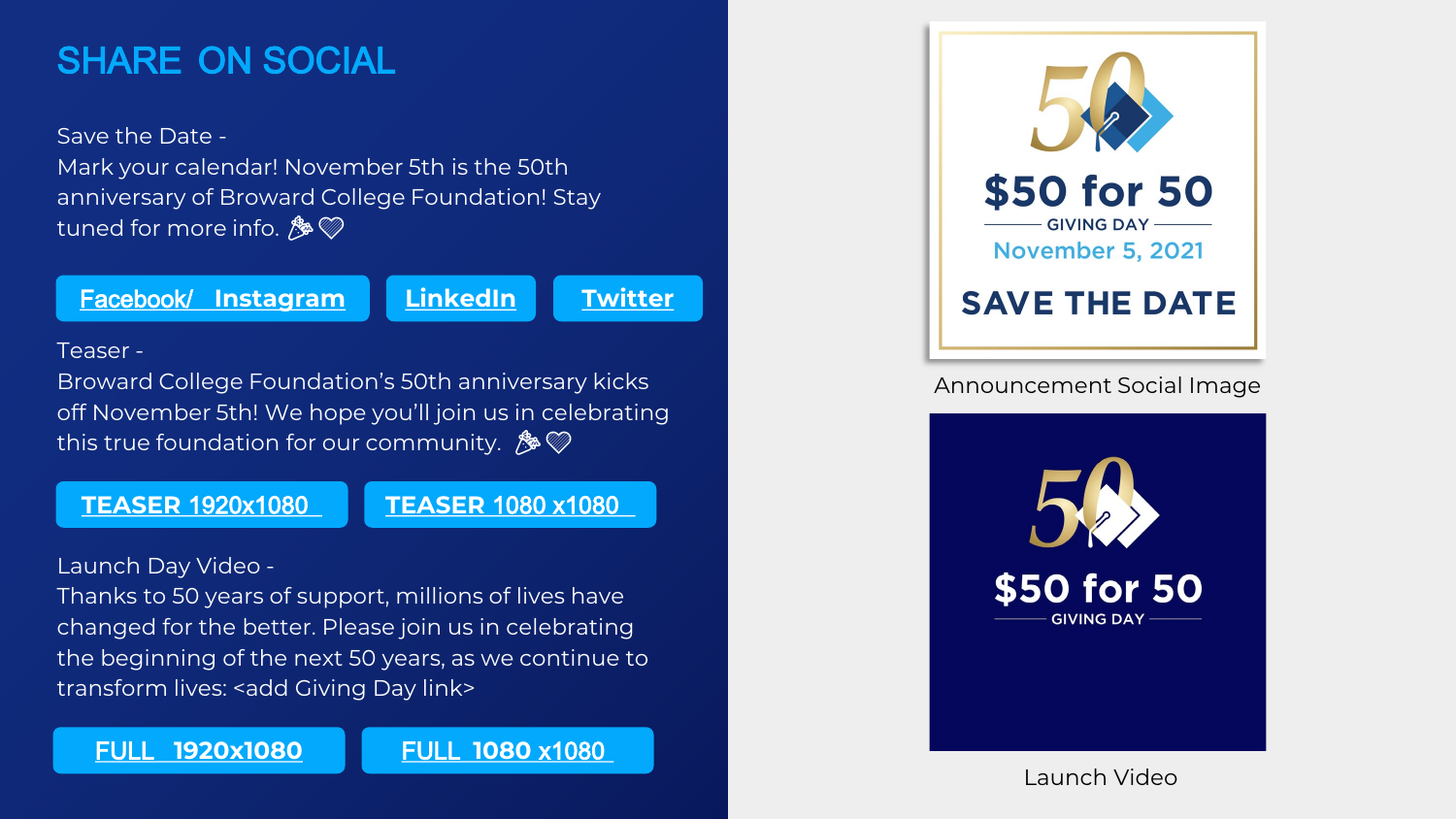## REP THE ANNIVERSARY

Use one of our Zoom backgrounds to help raise awareness for the 50th Anniversary of the Broward College Foundation





#### **MY FOUNDATION IS BROWARD COLLEGE**